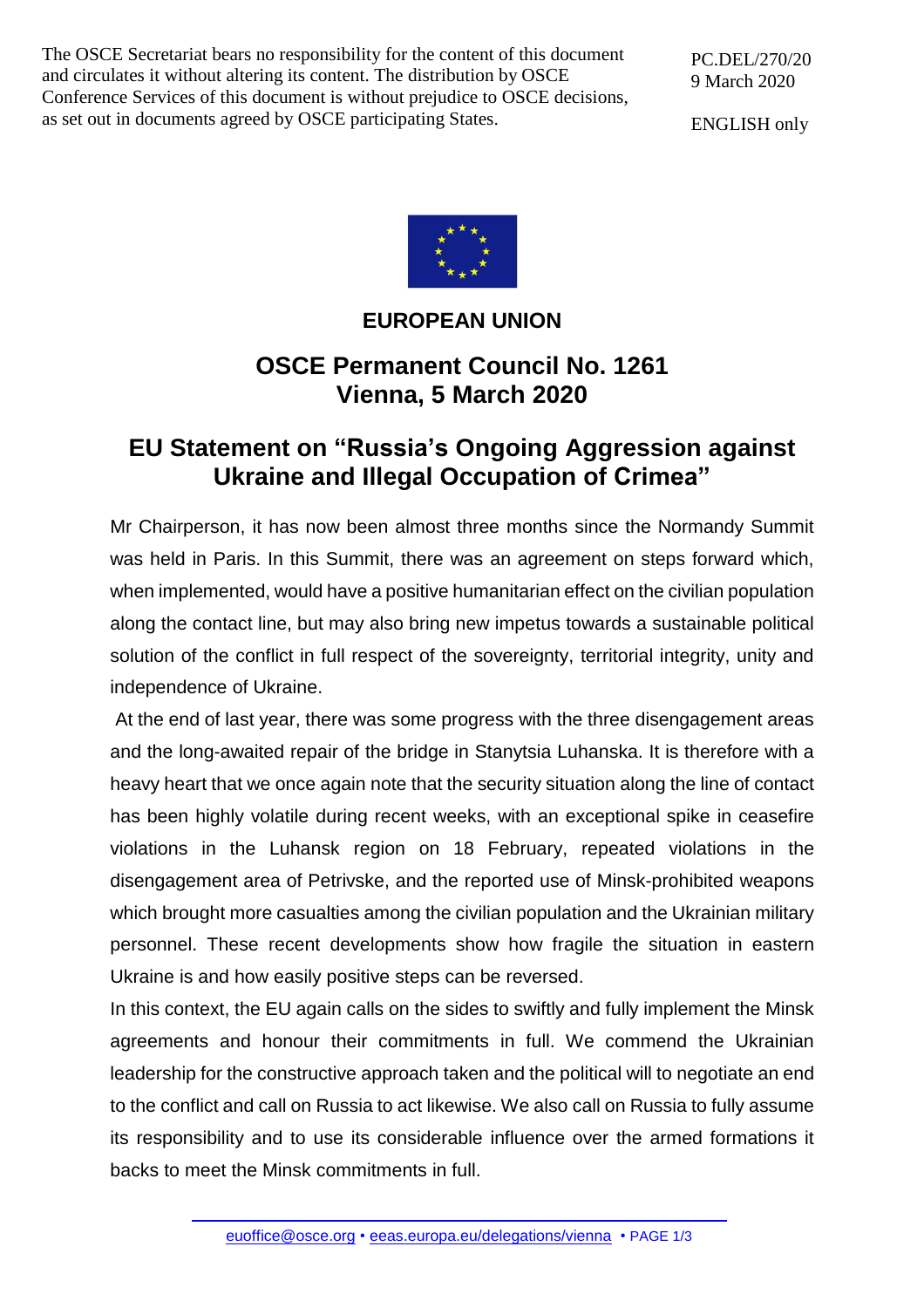We regret that it has not yet been possible to agree on the new disengagement areas in line with the Normandy commitments. They are important confidence-building measures, albeit not a replacement for the full and comprehensive ceasefire. We are concerned by SMM reports on ceasefire violations inside and in close vicinity to the existing disengagement areas and the continued presence of members of armed formations wearing JCCC armbands without being entitled to, which constitutes a violation of the TCG agreement on disengagement. In this context, we reiterate our call on Russia to return to the Joint Centre for Control and Coordination. We regret that Russia did not take part in the recent Normandy Four military expert meeting in order to discuss the issue.

We note that mine action was again discussed in the latest meeting of the Trilateral Contact Group. As eastern Ukraine remains one of the places most severely affected by mines and unexploded ordnance in the world, demining needs special attention. With over 1,400 mines on both sides of the line of contact, mines are the main cause of casualities among civilians. Eight out of fourteen civilian victims have been injured by mines this year. As weather conditions are improving, we call for increased demining activity to make safe roads and places close to the entry-exit checkpoints which are used by civilians and by the SMM.

The SMM is our key source of information about what is happening on the ground. We strongly condemn actions which jeopardise the security of SMM monitors or their assets, including signal interference of the mission's UAV's. The SMM must have safe, secure, unconditional and unimpeded access to the entire territory of Ukraine in order to fully implement its mandate. This includes access to the illegally annexed Autonomous Republic of Crimea and the city of Sevastopol and the area along the Ukraine-Russia state border, to which the SMM is systematically denied access by Russia-backed armed formations.

We once again reaffirm our strong support to the SMM and reiterate our commitment to back the Mission in every possible way, including financially and by providing qualified staff and appropriate equipment. We call on all participating States to make efforts to close the funding gap and engage in an appropriate financing of the Mission. We commend those participating States that have already made substantial contributions, also on voluntary basis.

We reiterate our position on the Russian presidential decree of April 2019 to grant citizenship to inhabitants of Donbass. It is an attack on the sovereignty of Ukraine and runs counter to the spirit of the Minsk agreements. The European Union issued a